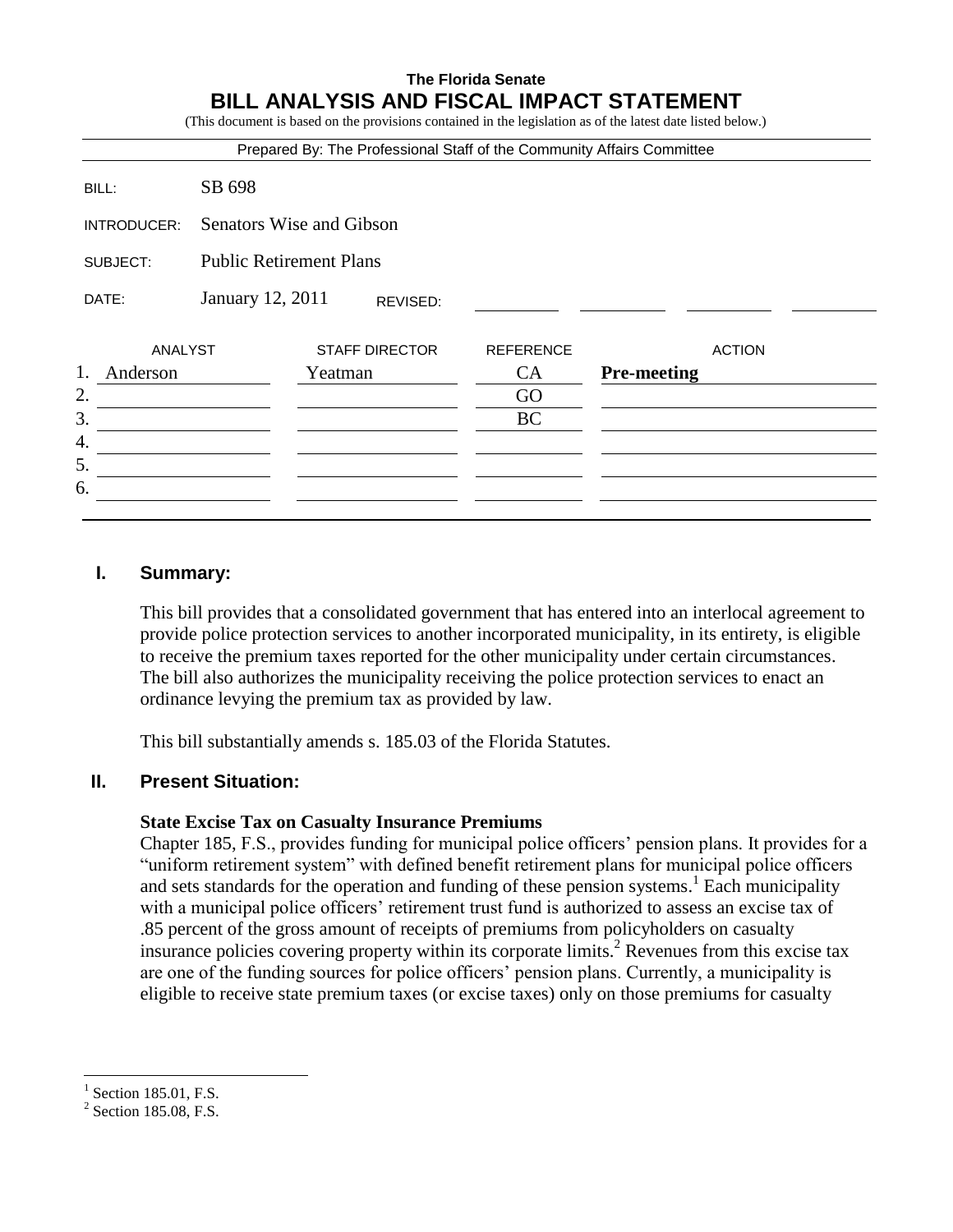insurance policies covering property within its municipal limits even if providing police protection services outside of its municipal limits.<sup>3</sup>

In order to qualify for the premium taxes, a police officers' pension plan must meet certain requirements in ch. 185, F.S.<sup>4</sup> The Department of Management Services (DMS) oversees and monitors these pension plans; however, day-to-day operational control rests with local boards of trustees.<sup>5</sup> Any premium taxes collected by and distributed to a municipality for funding police officers' pension plans have a negative impact on the General Revenue Fund because those premium taxes paid by an insurance company under ch. 185, F.S., to a municipality are allowed as a credit against premium taxes the insurance company must pay to the state under s. 624.509, F.S.

Under current law, a municipality may receive another municipality's premium tax revenues when there is an interlocal agreement in place to provide fire protection services. $<sup>6</sup>$  The</sup> municipality receiving fire services must levy the tax authorized by ch. 175, F.S., and copies of the interlocal agreement and the municipal ordinance levying the tax must be provided to the Division of Retirement within DMS.

# **III. Effect of Proposed Changes:**

**Section 1** adds subsection (4) to section 185.03, F.S., which provides that a single consolidated government consisting of a former county and one or more municipalities, consolidated pursuant to s. 3 or s. 6(e), Art. VIII of the State Constitution, would be eligible to participate with respect to the distribution of premium taxes. The consolidated government must notify the Division of Retirement of the Department of Management Services (division) when it has entered into an interlocal agreement to provide police services to a municipality within its boundaries. The municipality may enact an ordinance levying the tax as provided in s. 185.08, F.S. Upon being provided copies of the interlocal agreement and the municipal ordinance levying the tax, the division shall distribute any premium taxes reported for the municipality to the consolidated government as long as the interlocal agreement is in effect.

The provisions of this chapter shall apply only to municipalities organized and established pursuant to the laws of the state, and said provisions shall not apply to the unincorporated areas of any county or counties nor shall the provisions apply to any governmental entity whose police officers are eligible to participate in the Florida Retirement System.

**Section 2** provides an effective date of July 1, 2012.

### **IV. Constitutional Issues:**

A. Municipality/County Mandates Restrictions:

None.

 $\frac{3}{3}$ *Id.* 

<sup>4</sup> *See* ss. 185.10, 185.085, F.S.

<sup>&</sup>lt;sup>5</sup> Section 185.05, F.S.

<sup>&</sup>lt;sup>6</sup> Section 175.041, F.S.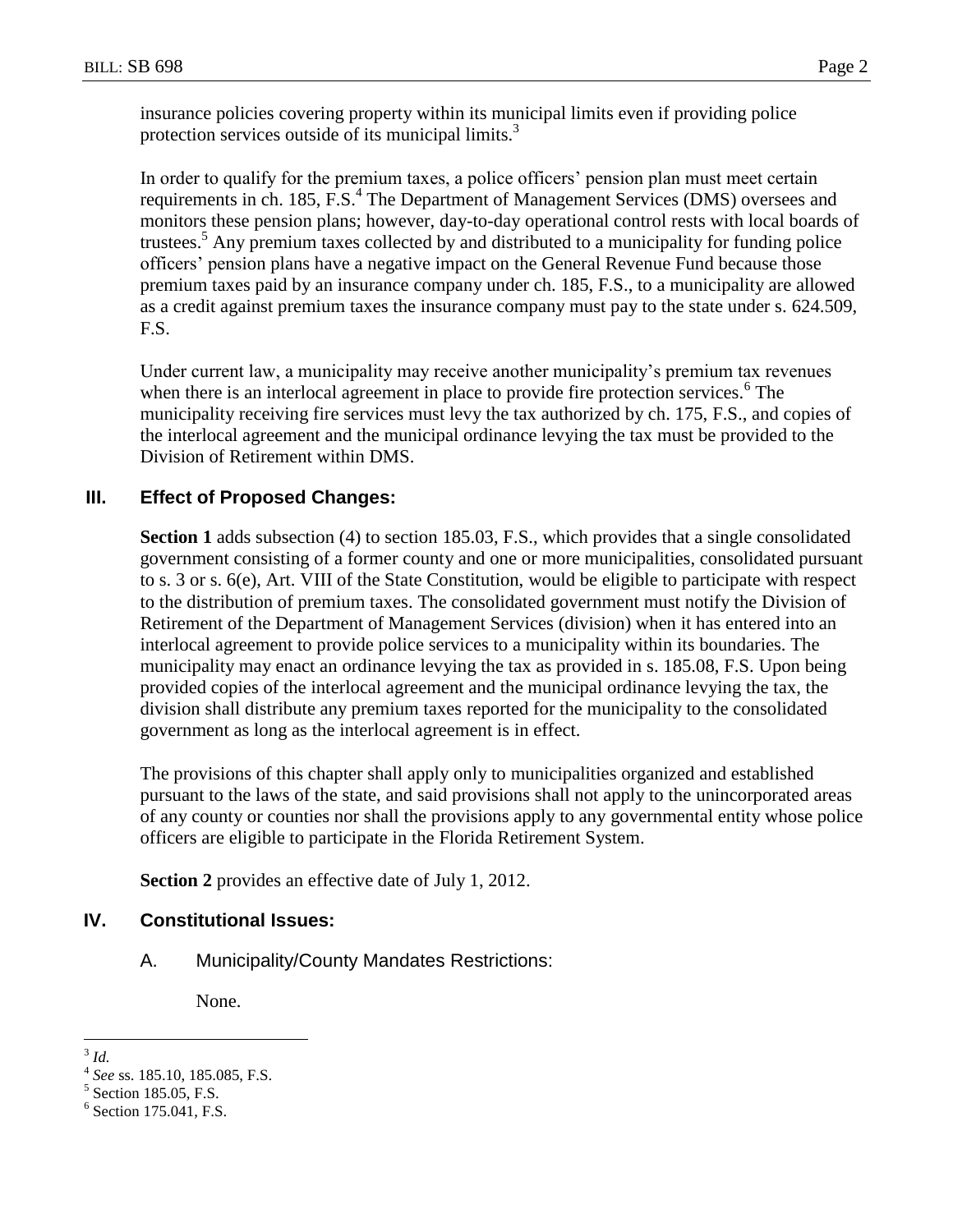B. Public Records/Open Meetings Issues:

None.

C. Trust Funds Restrictions:

None.

D. Other Constitutional Issues:

None.

## **V. Fiscal Impact Statement:**

A. Tax/Fee Issues:

The Department of Revenue (DOR) would be notified by the Division of Retirement (within the Department of Management Services) of additional taxing jurisdiction as a result of the language of this bill. DOR would need to add those jurisdictions to the insurance premium tax form in the annual form process. The form would be adopted in a rule in the annual form adoption process. Additionally, this would require changes to the Insurance Premium Database to provide situs of premiums for allocation purposes.<sup>7</sup>

B. Private Sector Impact:

None.

C. Government Sector Impact:

This bill will have a negative impact on the General Revenue Funds because state premium taxes paid by a casualty insurer to fund a municipal police officers' retirement plan are counted as a credit against the premium taxes paid to the state by the insurance company. The fiscal impact is indeterminate, but likely minimal.<sup>8</sup>

Under this bill, an eligible police officers' pension plan sponsored by a municipality providing police protection services pursuant to an interlocal agreement will benefit from the receipt of premium tax revenues collected by the municipality receiving police protection services.

Duval County is the only consolidated government in the State of Florida at this time. This may change in the future and this bill would have a larger cumulative effect at that time.

 $\overline{a}$ 

 $<sup>7</sup>$  Department of Revenue, Senate Bill 698 Fiscal Analysis (November 8, 2011) (on file with the Senate Committee on</sup> Community Affairs).

<sup>8</sup> *Id.*